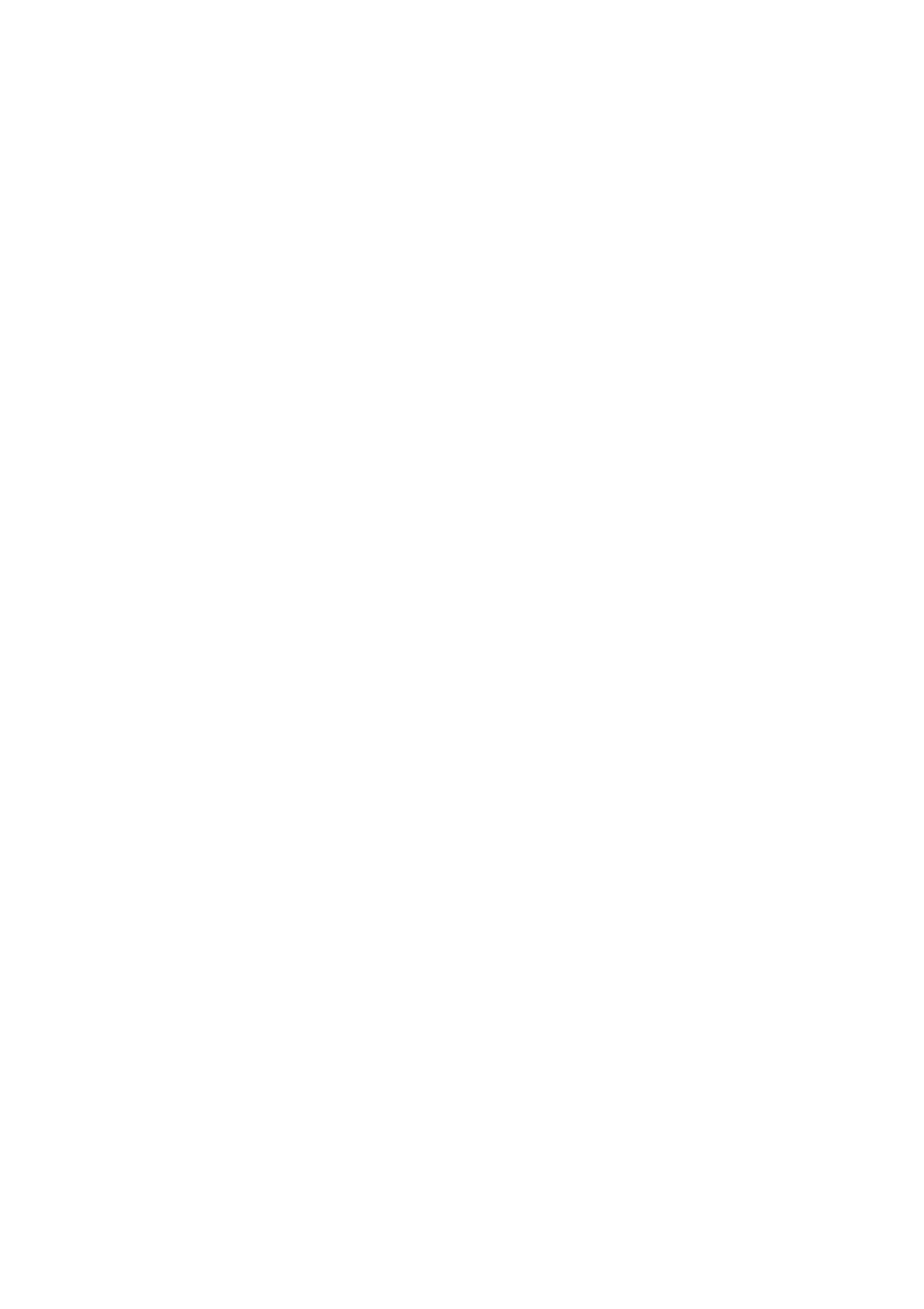### TDR Editorial Board

A. Cattai, V. Karimaki, M. Mannelli, P. Siegrist

### Chapter Editors

H. Breuker, A. Caner, R. Castaldi, A. Cattai, K. Freudenreich, G. Hall, R. Horisberger, M. Huhtinen, V. Karimaki, M. Mannelli, P. Siegrist

### Acknowledgements

The CMS Tracker Community wishes to thank all the technical staff involved in the design, testing and prototyping work for their invaluable contributions.

We wish to express our thanks to our LHCC Referees who closely followed our work in the last several years with continuous support, advice and constructive criticism: R. Cashmore, E. Iarocci, G. Wormser and J. Engelen, J. Carr, C. Damerell, H. Kolanoski, S. Komamiya, A. Read and G. Zech.

Special thanks are due to our CMS internal Reviewers D. Imrie, Ph. Bloch and H. Newman for substantial help and critical constructive contributions to this work.

We also thank K. Aspola, M. Azeglio, D. Labrousse, G. Martin, M.C. Pelloux and A. Vignes of the CMS Secretariat for precious help given during all phases of this work.

We wish to thank M. Jouhet and all the staff from the DTP centre for their help in processing the text of this report. Special thanks to I. Canon and S. Leech O'Neale.

The continuous support and friendly cooperation of the CMS management and of our colleagues from the other CMS sub-detectors are warmly acknowledged.

Cover Page LO INFERNO Sergio Cittolin pinxit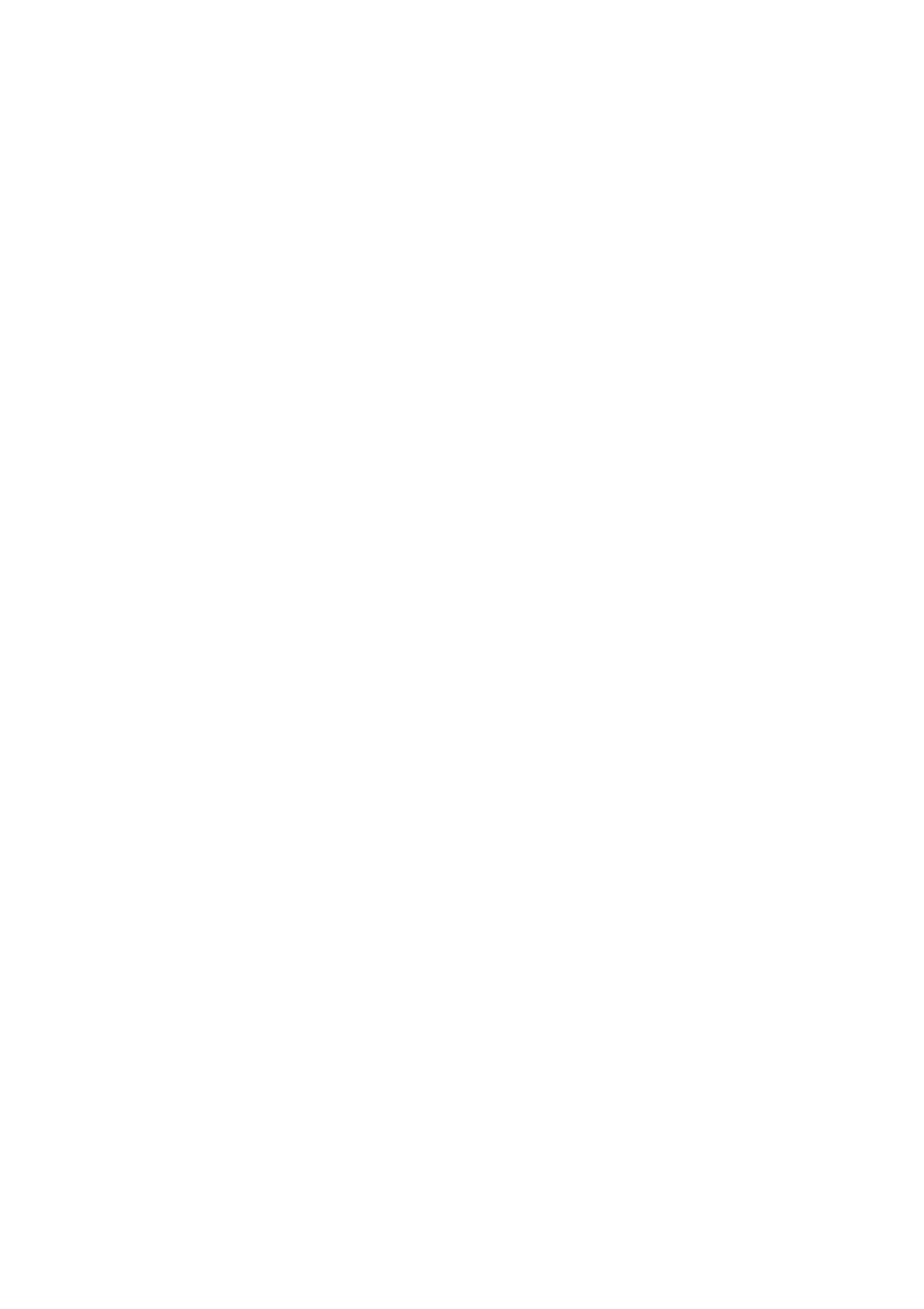### CMS Collaboration

Yerevan Physics Institute, Yerevan, ARMENIA G. Bayatian, N. Grigorian, V. Khachatrian, A. Margarian, A. Sirunyan, S. Stepanian

Institut für Hochenergiephysik der ÖAW, Wien, AUSTRIA

W. Adam, R. Fruhwirth, J. Hrubec, M. Krammer, N. Neumeister, H. Pernegger, M. Pernicka, P. Porth, D. Rakoczy, H. Rohringer, L. Rurua , F. Szoncso, A. Taurok, G. Walzel, C.-E. Wulz

Byelorussian State University, Minsk, BELARUS V. Petrov, V. Prosolovich

Research Institute for Nuclear Problems, Minsk, BELARUS

V. Baryshevsky, A. Fedorov, M. Korzhik, O. Missevitch

National Centre for Particle and High Energy Physics, Minsk, BELARUS

I. Akushevich, N. Chekhlova, V. Chekhovsky, O. Dvornikov, I. Emelianchik, A. Khomich,

V. Kolpaschikov, A. Kurilin, V. Kuvshinov, A. Litomin, V. Mossolov, A. Panlenko, A. Raspereza,

S. Reutovich, N. Shumeiko, A. Solin, R. Stefanovich, V. Strazhev, S. Sushkov, S. Vetokhin,

Yu. Yurenya, V. Zalessky, F. Zyazyulya

Research Institute for Applied Physical Problems, Minsk, BELARUS

F. Ermalitsky, P. Kuchinsky, V. Lomako

Universite Catholique de Louvain, Louvain-la-Neuve, BELGIUM K. Bernier, D. Favart, J. Govaerts, G. Grégoire

Universite de Mons-Hainaut, Mons, BELGIUM

I. Boulogne, E. Daubie, Ph. Herquet, R. Windmolders

Universite Libre de Bruxelles, Brussels, BELGIUM

O. Bouhali, J. Sacton, J. Stefanescu, C. Vander Velde, P. Vanlaer

Universiteit Antwerpen (UIA), Antwerpen, BELGIUM W. Beaumont, T. Beckers, J. De Troy, Ch. Van Dyck, F. Verbeure

Vrije Universiteit Brussel, Brussels, BELGIUM

O. Devroede, J. Lemonne, S. Tavernier, F. Udo, W. Van Doninck, L. Van Lancker, V. Zhukov

Institute for Nuclear Research and Nuclear Energy, BAS, Sofia, BULGARIA

1. Anguelov, G. Antchev<sup>-</sup>, I. Atanasov, D. Bourilkov, L. Dimitrov, V. Genchev, G. Georgiev,

P. Hristov, P. Iaydjiev, I. Ivanov, L. Penchev, V. Penev, A. Shklovska ja, G. Sultanov, I. Vankov

### University of Sofia, Sofia, BULGARIA

C. Cheshkov, A. Gritskov, A. Jordanov, L. Litov, M. Mateev, P. Petev, V. Spassov, R. Tsenov, G. Velev

CERN, European Laboratory for Particle Physics, Geneva, [CERN]

D. Abbaneo, V. Arbet-Engels, P. Aspell, E. Auffray, P. Baillon, D. Barney, W. Bell, G. Benefice,

L. Bertolotto, D. Blechschmidt, P.H. Bloch, B. Borgia<sup>-</sup>, M. Bosteels, J. Bourotte<sup>-</sup>, M. Bozzo,

S. Draibant, H. Dreuker, A. Calvo-, D. Campi, A. Caner, E. Cano, A. Cattai, G. Cervelli, A. Cattai, G. Cervelli,

J. Christiansen, S. Cittolin, B. Curé, C. D'Ambrosio, S. Da Mota Silva<sup>6</sup>, D. Dattola, Th. de Visser,

D. Delikaris, M. Della Negra, N. Demaria], A. Desirelli, G. Dissertori, A. Elliott-Peisert, L. Feld,

H. Foeth, M. Freire", A. Fucci, A. Furtjes, F. Gagliardi, J.C. Gayde, H. Gerwig, K. Gill, W. Glessing,

E. Gonzalez Romero8 , R. Goudard, J.P. Grillet, J. Gutleber, F. Hahn, R. Hammarstrom, M. Hansen,

M. Hansroul, A. Herve, M. Hoch, K. Holtman, M. Huhtinen, S. Ilie, V. Innocente, W. Jank, P. Jarron,

F. Jensen, Th. Kachelhoer, K. Kershaw, M. Kloimwieder<sup>9</sup> , Z. Kovacs, A. Kruse, T. Ladzinski,

Ch. Lasseur, J.M. Le Goff, M. Lebeau, P. Lecoq, V. Lefébure, F. Lemeilleur, M. Letheren, P. Liénard,

Ch. Ljuslin, B. Lofstedt, R. Loos, R. Mackenzie, R. Malina, M. Mannelli, E. Manola-Poggioli,

A. Marchioro, J.M. Maugain, R. McClatchey10, F. Meijers, A. Merlino, Th. Meyer, C. Mommaert,

P. Nappey, T. Nyman, A. Onnela, M. Oriunno, L. Orsini, S. Paoletti, G. Passardi, D. Peach,

- F. Perriollat, E. Pesen<sup>11</sup>, P. Petagna, M. Pimiä, R. Pintus, B. Pirollet, A. Placci, J.P. Porte,
- H. Postema, J. Pothier, M.J. Price, A. Racz, E. Radermacher, S. Reynaud, R. Ribeiro, H. Rick,

J. Roche, P. Rodrigues Simoes Moreira, L. Rolandi, E. Rosso, D. Samyn, J.C. Santiard, R. Schmidt,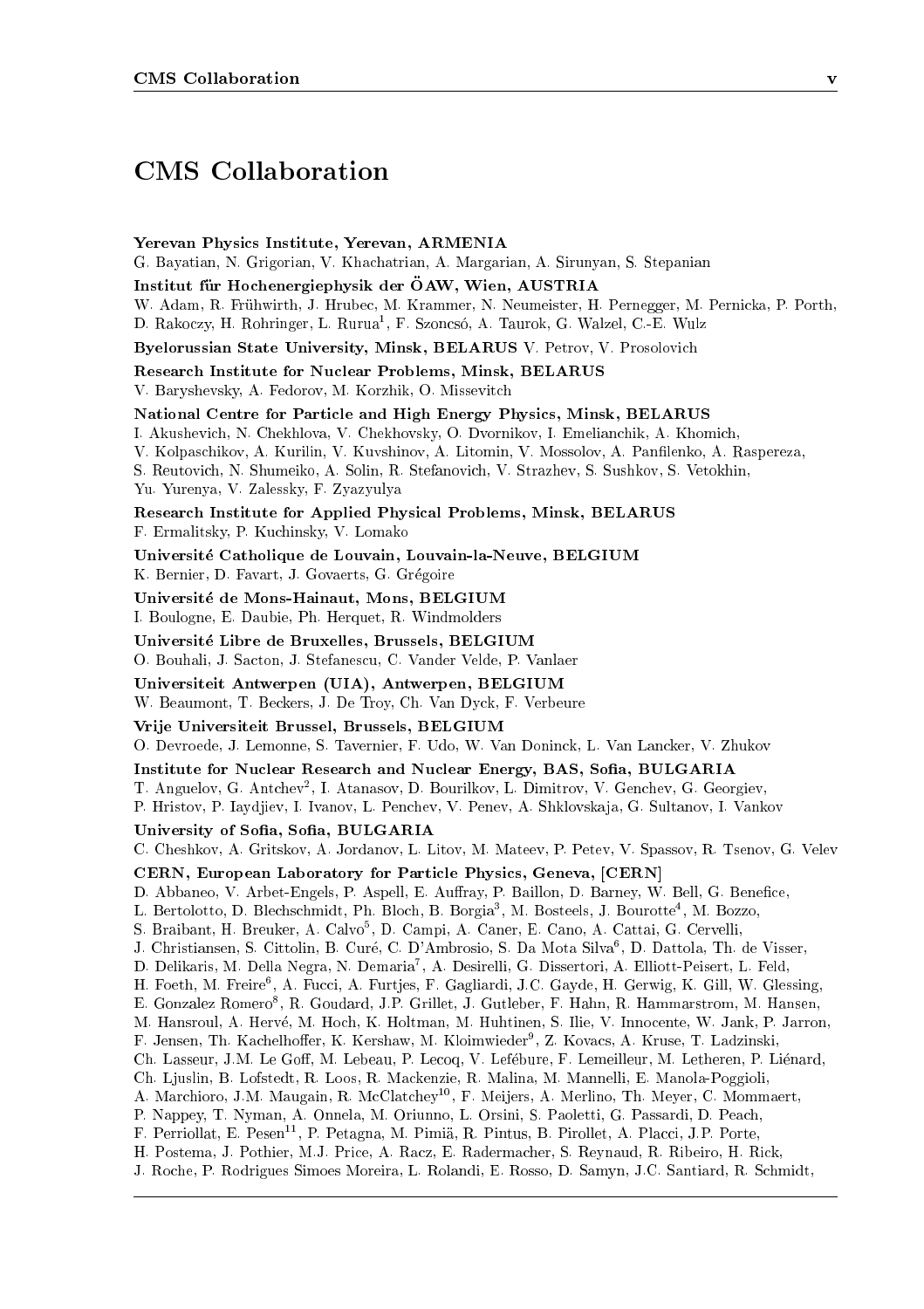B. Schmitt, M. Schröder, P. Siegrist, L. Silvestris<sup>12</sup>, N. Sinanis, P. Sphicas<sup>13</sup>, G. Stefanini, B.G. Taylor, T. Toifl, A. Tsirou, Ch. Tully<sup>14</sup>, P. Van der Stok, J. Varela<sup>15</sup>, F. Vasey, T.S. Virdee<sup>16</sup>, P. Wertelaers, T. Wikberg, M. Wilhelmsson, I.M. Willers, G. Wrochna Institute of High Energy Physics, Beijing, CHINA, PR G.M. Chen, Y. Chen, B.S. Cheng, Y.F. Gu, Y.N. Guo, J.T. He, B.N. Jin, Z.J. Ke, J. Li, W.G. Li, X.N. Li, J. Liu, B.W. Shen, C.Q. Shen, P.R. Shen, X.Y. Shen, H.Y. Sheng, H.Z. Shi, X.F. Song, Y.Y. Wang, Y.R. Wu, R.S. Xu, B.Y. Zhang, S.Q. Zhang, W.R. Zhao, J.P. Zheng, G.Y. Zhu University for Science and Technology of China, Hefei, Anhui, CHINA, PR Q. An, Z. Bian, C. Li, Ch. Shi, L. Sun, X. Wang, Z. Wang, J. Wu, S. Ye, Z. Zhang Peking University, Beijing, CHINA, PR Y. Ban, J.E. Chen, H. Liu, S. Liu, B. Lou, S. Qian, Y. Ye Technical University of Split, Split, CROATIA N. Godinovic, M. Milin<sup>17</sup>, I. Puljak, I. Soric, M. Stipcevic<sup>17</sup>, J. Tudoric-Ghemo University of Split, Split, CROATIA Z. Antunovic, M. Dzelalija University of Cyprus, Nicosia, CYPRUS A. Hasan, P.A. Razis, A. Vorvolakos Charles University, Praha, CZECH REPUBLIC M. Finger, T. Kracikova, M. Slunecka, M. Sulc Czech Technical University, Praha, CZECH REPUBLIC M. Finger (Jr), M. Laub, R. Nova'k, M. Vognar, J. Zicha Institute of Computing Machines, Praha, CZECH REPUBLIC M. Tomasek Institute of Scientic Instruments, CAS, Brno, CZECH REPUBLIC J. Dupak, A. Srnka Nuclear Research Institute, Rez, CZECH REPUBLIC A. Janata Institute of Chemical Physics and Biophysics, Tallinn, ESTONIA R. Aguraiuja, A. Hall, E. Lippmaa, J. Subbi Department of Physics, University of Helsinki, Helsinki, FINLAND S. Lehti, T. Linden Helsinki Institute of Physics, Helsinki, FINLAND N. Eiden, C. Eklund, A. Heikkinen, A. Honkanen, V. Karimaki<sup>2</sup> , R. Kinnunen, J. Klem, M. Kotamaki, T. Maenpaa, E. Pietarinen, S. Ruotsalainen, H. Saarikoski, K. Skog, J. Tuominiemi Department of Physics, University of Jyväskylä, Jyväskylä, FINLAND J. Äystö, R. Julin, V. Ruuskanen Digital and Computer Systems Laboratory, Tampere University of Technology, Tampere, FINLAND J. Niittylahti, O. Vainio Department of Physics & Microelectronics Instrumentation Laboratory, University of Oulu, Oulu, FINLAND A. Keranen, L. Palmu, M. Piila, K. Remes, R. Skantsi, E. Suhonen, T. Tuuva Laboratory of Advanced Energy Systems, Helsinki University of Technology, Helsinki, FINLAND P. A. Aarnio Laboratoire de Physique Nucleaire des Hautes Energies, Ecole Polytechnique, IN2P3-CNRS, Palaiseau, FRANCE J. Badier, M. Bercher, L. Buiron, A. Busata, Ph. Busson, D. Chamont, C. Charlot, B. Chaurand, A. Debraine, L. Dobrzynski, O. Ferreira, K. Geun Beom, A. Heurtel, H. Hillemanns, A. Karar,

L. Kluberg, D. Lecouturier, P. Matricon, G. Milleret, Ph. Mine, P. Paganini, P. Poilleux, A. Romana,

R. Tanaka, J.-C. Vanel, C. Violet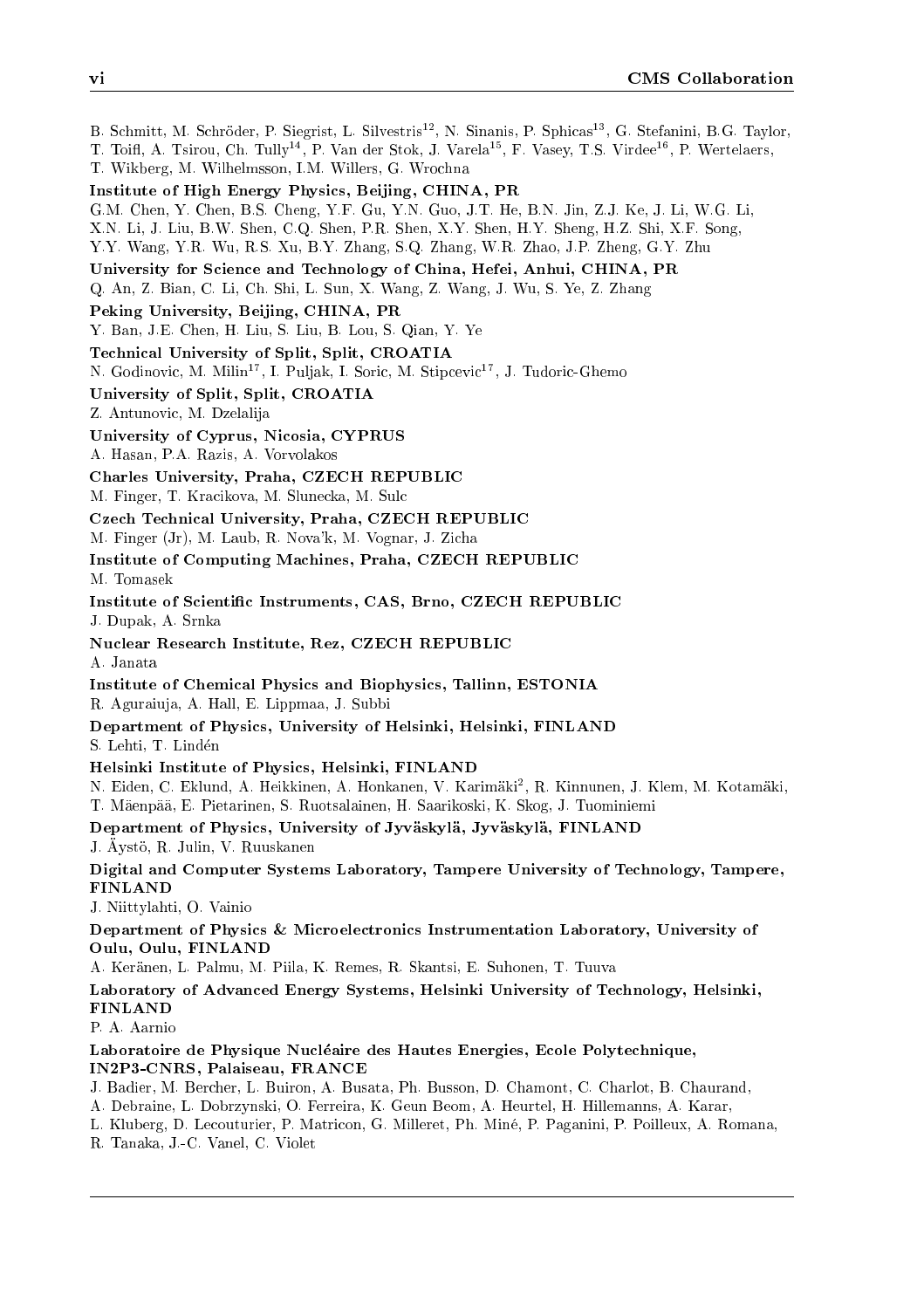### Laboratoire d'Annecy-le-Vieux de Physique des Particules, IN2P3-CNRS, Annecy-le-Vieux, FRANCE

Y. Baek, G. Bassompierre, G. Bohner, J. Ditta, O. Drobychev, M. Forlen, J.P. Guillaud, J. Lecoq,

T. Le Flour, S. Lieunard, M. Maire, J.-P. Mendiburu, S. Murray, P. Nedelec, L. Oriboni, J.P. Peigneux, M. Schneegans, D. Sillou, J.M. Thenard, J.P. Vialle

### DSM/DAPNIA, CEA/Saclay, Gif-sur-Yvette, FRANCE

M. Anfreville, P. Besson, P. Bonamy, E. Bougamont, R. Chipaux, V. Da Ponte, M. De Beer, P. De Girolamo, M. Dejardin, D. Denegri, J.L. Faure, M. Geleoc, F.X. Gentit, A. Givernaud, Y. Lemoigne, E. Locci, J.P. Pansart, J. Rander, Ph. Rebourgeard, J.M. Reymond, F. Rondeaux, A. Rosowsky, P. Roth, P. Verrecchia, G. Villet

### Institut de Recherches Subatomiques, IN2P3-CNRS-ULP Strasbourg, LEPSI Strasbourg, UHA Mulhouse, FRANCE

F. Anstotz, Y. Benhammou, G. Berges, J.D. Berst, J.M. Brom, F. Charles, J. Coffin, J. Croix,

F. Drouhin, W. Dulinski, H. Eberlé, J.C. Fontaine, W. Geist<sup>18</sup>, U. Goerlach, J.M. Helleboid, Y. Hu,

D. Huss, F. Jeanneau, P. Juillot, A. Lounis, J. Michel, Ch. Racca, Y. Riahi, I. Ripp, Ph. Schmitt,

J.P. Schunck, B. Schwaller, J.L. Sohler, T. Todorov, R. Turchetta, A. Zghiche

### Institut de Physique Nucleaire de Lyon, IN2P3-CNRS, Univ. Lyon I, Villeurbanne, FRANCE

M. Ageron, P. Antilogus, J.E. Augustin, M. Bedjidian, D. Bertini, V. Chorowicz, P. Cluzel,

D. Contardo, P. Depasse, N. Djaoshvili, O. Drapier, L. Ducroux, M. Dupanloup, H. El Mamouni,

J.-P. Ernenwein, J. Fay, R. Genre, N. Giraud, M. Goyot, R. Haroutounian, B. Ille, G. Jacquet,

S. Katsanevas, P. Lebrun, Ch. Lemoine, N. Madjar, F. Martin, J.-P. Martin, H. Mathez, L. Mirabito,

S. Muanza, M. Rebouillat, P. Sahuc, G. Smadja, S. Tissot, J.-P. Walder, F. Zach

### High Energy Physics Institute, Tbilisi State University, Tbilisi, GEORGIA

N. Amaglobeli, Yu. Bagaturia, L. Glonti, V. Kartvelishvili, R. Kvatadze, D. Mzavia, T. Sakhelashvili, R. Shanidze

Institute of Physics, Academy of Science, Tbilisi, GEORGIA

I. Iashvili19, A. Kharchilava20, N. Roinishvili, V. Roinishvili

### Humboldt-Universitat zu Berlin, Berlin, GERMANY

Th. Hebbeker, S. Piperov

### Institut fur Experimentelle Kernphysik, Karlsruhe, GERMANY

P. Blüm, S. Chowdhury, W. de Boer, V. Drollinger, M. Feindt, E. Gregoriev, S. Heising, S. Junghans, K. Karcher, D. Knoblauch, M. Kraber, R. Metri, A. Menchikov, Th. Muller, D. Neuberger, A. Pallares, H.J. Simonis, A. Theel, W.H. Thummel, H. Wenzel, S. Weseler

### RWTH, I. Physikalisches Institut, Aachen, GERMANY

Ch. Berger, W. Braunschweig, J. Breibach, W. Gu, W. Karpinski, Th. Kirn, T. Kubicki, Ch. Kukulies, K. Lubelsmeyer, D. Pandoulas, G. Pierschel, F. Raupach, C. Rente, D. Schmitz, A. Schultz von Dratzig, J. Schwenke, R. Siedling, O. Syben, F. Tenbusch, M. Toporowsky, W. Wallraff, B. Wittmer, W.J. Xiao

### RWTH, III. Physikalisches Institut A, Aachen, GERMANY

K. Danicz, S. Dethke, O. Diebel, H. Faissner, H. Fesefeldt, D. Rein, H. Reithler , H. Schwartholf,

V. Sondermann, V. Tano, H. Teykal, M. Tonutti, J. Tutas, M. Wegner

### RWTH, III. Physikalisches Institut B, Aachen, GERMANY

S. Bachmann, F. Beissel, K. Boffin, C. Camps, V. Commichau, G. Flügge, K. Hangarter, R. Ischebeck,

J. Kremp, D. Macke, A. Novack, G. Otter, M. Petertill, O. Pooth, P. Schmitz, R. Schulte

### Institute of Nuclear Physics "Demokritos", Attiki, GREECE

M. Barone, N. Dimitriou, G. Fanourakis, D. Fassouliotis, S. Harissopulos, E. Karvelas, P. Kokkinias,

A. Kyriakis, D. Loukas, A. Markou, Ch. Markou, E. Saragas, I. Siotis, M. Spyropoulou-Stassinaki,

S. Tzamarias, A. Vayaki, E. Zevgolatakos

### University of Athens, Athens, GREECE

L. Resvanis

### University of Ioánnina, Ioánnina, GREECE

A. Assimidis, V. Christofilakis, I. Evangelou, K. Kloukinas, N. Manthos, A. Pagonis, F.A. Triantis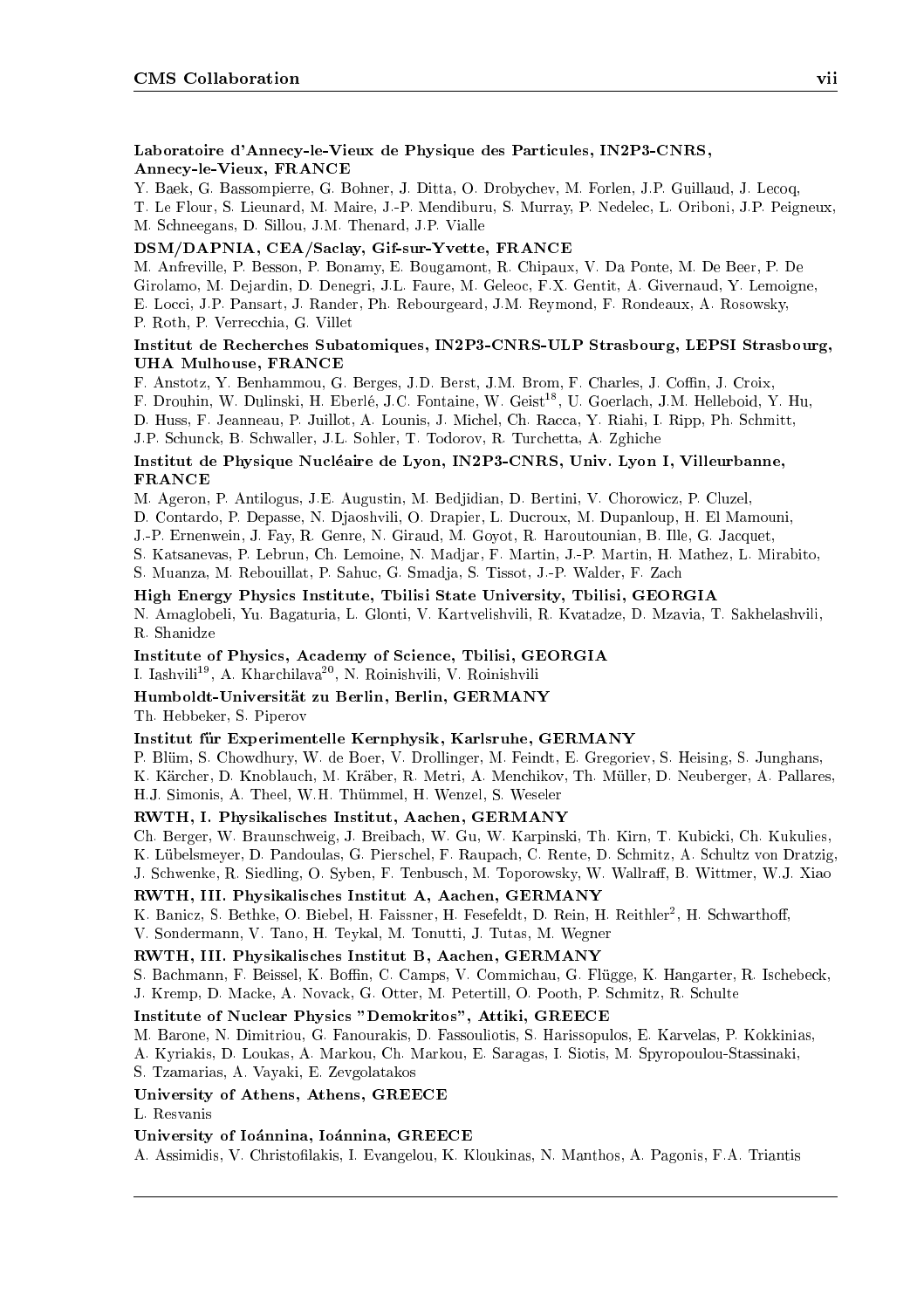### KFKI Research Institute for Particle and Nuclear Physics, Budapest, HUNGARY

G. Bencze<sup>2</sup>, A. Csilling, J. Ero<sup>2</sup>, C. Hajdu, D. Horvath<sup>21</sup>, D. Kiss, I. Manno, G. Odor, G. Pa'sztor, F. Sikler, A. Ster, L. Urban, G. Vesztergombi, P. Zalan, M. Zsenei

### Kossuth Lajos University, Debrecen, HUNGARY

L. Daksay, T. Dondar, L. Drunel, S. Juhasz, G. Marian, S. Nagy, P. Raics, J. Szabo, Z. Szabo,

S. Szegedi, Z. Szillasi, T. Sztaricskai, G. Zilizi

### Institute of Nuclear Research ATOMKI, Debrecen, HUNGARY

G. Da jko, A. Fenyvesi, J. Molnar, J. Palinkas, D. Sohler, Z. Trocsanyi, J. Vegh

#### Bhabha Atomic Research Centre, Mumbai, INDIA

R.K. Chaudhury, M.D. Ghodgaonkar, S.B. Jawale, B. John, S.K. Kataria, R.S. Koppikar,

A.K. Mohanty, S.V. Sastry, R.V. Srikantiah

### Institute of Physics, Bhubaneswar, INDIA

D.P. Mahapatra, J. Maharana

#### Panjab University, Chandigarh, INDIA

S. Beri, T.K. Chaterjee, M. Kaur, J.M. Kohli, J.B. Singh

### Tata Institute of Fundamental Research - EHEP, Mumbai, INDIA

T. Aziz, Sn.Banerjee2 , S.N. Ganguli, S.K. Gupta, A. Gurtu, M. Maity, K. Mazumdar, K. Sudhakar, S.C. Tonwar

### Tata Institute of Fundamental Research - HECR, Mumbai, INDIA

B.S. Acharya, Sd. Banerjee, S. Dugad, M.R. Krishnaswamy, N.K. Mondal, V. S. Narasimham

University of Delhi South Campus, New Delhi, INDIA

T. Chand, J. Cherian, R.K. Shivpuri, V.K. Verma

### Universita di Bari e Sezione dell' INFN, Bari, ITALY

M. Abbrescia, M. Angarano, A. Bader<sup>21</sup>, A. Colaleo, D. Creanza, M. De Palma, D. Diacono, L. Fiore,

G. Iaselli, F. Loddo, G. Maggi, M. Maggi, B. Marangelli, S. My, S. Natali, S. Nuzzo, G. Pugliese,

A. Ranieri, G. Raso, F. Romano, F. Ruggieri, G. Selvaggi, P. Tempesta, G. Zito

#### Universita di Bologna e Sezione dell' INFN, Bologna, ITALY

A. Benvenuti, P. Capiluppi, F. Cavallo, M. Cuffiani, I. D'Antone, G.M. Dallavalle, F. Fabbri,

P.L. Frabetti, G. Giacomelli, P. Giacomelli<sup>22</sup>, C. Grandi, M. Guerzoni, S. Marcellini, P. Mazzanti,

A. Montanari, F.L. Navarria, F. Odorici, A. Perrotta, A.M. Rossi, T. Rovelli, G. Siroli, G. Valenti

### Universita di Catania e Sezione dell' INFN, Catania, ITALY

S. Albergo, V. Bellini, D. Boemi, Z. Caccia, P. Castorina, S. Costa, L. Lo Monaco, R. Potenza, A. Tricomi, C. Tuve

#### Universita di Firenze e Sezione dell' INFN, Firenze, ITALY

F. Becattini, U. Biggeri, E. Borchi, M. Bruzzi, S. Busoni, M. Capaccioli, G. Castellini, E. Catacchini,

C. Civinini, R. D'Alessandro, E. Focardi, G. Landi, M. Lenzi, M. Meschini, G. Parrini, G. Passaleva,

M. Pieri, S. Pirollo, S. Sciortino

### Universita di Genova e Sezione dell' INFN, Genova, ITALY

A. Carraro2 , P. Fabbricatore, S. Farinon, R. Musenich, C. Priano

### Universita di Padova e Sezione dell' INFN, Padova, ITALY

P. Azzi, N. Bacchetta, M. Benettoni, L. Berti<sup>23</sup>, A. Bettini, D. Bisello, G. Busetto, A. Candelori,

R. Carlin, A. Castro, S. Centro, P. Checchia, E. Conti, M. Da Rold, M. De Giorgi, A. De Min,

- U. Dosselli, C. Fanin, F. Gasparini, U. Gasparini, A. Giraldo, P. Guaita, I. Lippi, M. Loreti,
- G. Maron23, G. Martignon, R. Martinelli, A.T. Meneguzzo, A. Paccagnella, M. Pegoraro, L. Pescara,

P. Ronchese, A. Sancho Daponte, P. Sartori, L. Stanco, I. Stavitski, N. Toniolo<sup>23</sup>, E. Torassa,

L. Ventura, S. Ventura, G. Vedovato<sup>23</sup>, P. Zotto<sup>24</sup>, G. Zumerle

### Universita di Pavia e Sezione dell' INFN, Pavia, ITALY

S. Altieri, V. Arena, G. Belli, G. Bonomi, G. Gianini, M. Merlo, S.P. Ratti, C. Riccardi, L. Viola, P. Vitulo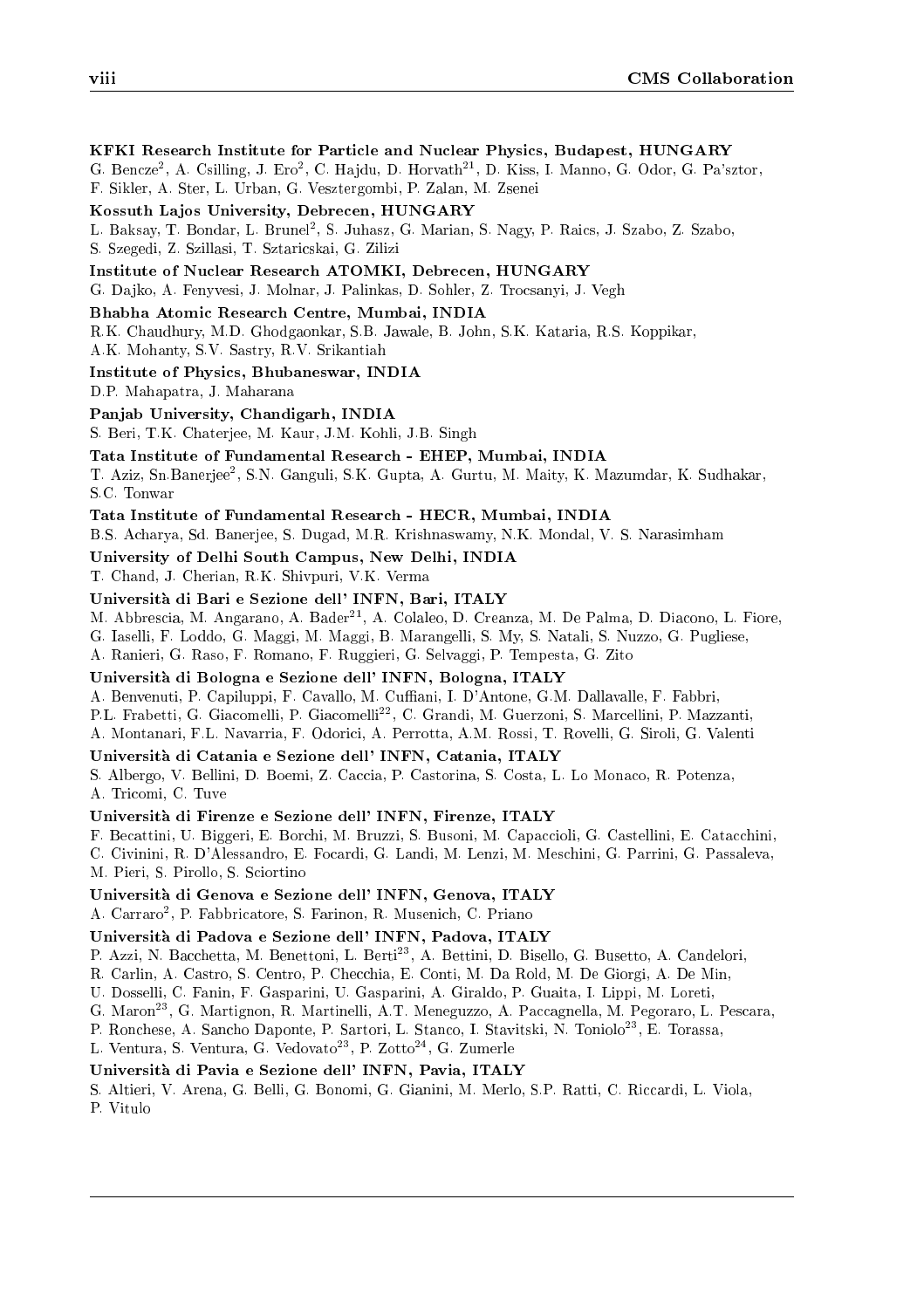### Universita di Perugia e Sezione dell' INFN, Perugia, ITALY

G. Anzivino, E. Babucci, G.M. Bilei, P. Cenci, B. Checcucci, P. Ciampolini, P. Lariccia, Y. Li,

P. Lubrano, G. Mantovani, A. Nappi, D. Passeri, P. Placidi, A. Santocchia, L. Servoli, M. Valdata, Y. Wang

### Universita di Pisa e Sezione dell' INFN, Pisa, ITALY

r. Angelini, G. Bagliesi", A. Bardi, A. Basti, F. Bedeschi, S. Bellorte, R. Bellazzini", G. Bisogni,

L. Borrello, F. Bosi, C. Bozzi, P.L. Braccini, A. Brez, R. Carosi, R. Castaldi, U. Cazzola, G. Chiarelli,

M. Chiarelli, V. Ciulli, M. D'Alessandro Caprice, M. Dell'Orso, R. Dell'Orso, S. Donati, S. Dutta,

A. Frediani, A. Gaggelli, S. Galeotti, P. Giannetti, A. Giassi, L. Latronico, F. Ligabue, D. Lucchetti,

N. Lumb, G. Magazzu, M.M. Massai, E. Meschi, A. Messineo, O. Militaru, F. Morsani, F. Palla,

A. Papanestis, G. Punzi, F. Raffaelli, R. Raffo, L. Ristori, F. Rizzo, G. Sanguinetti, G. Sguazzoni,

G. Spandre, M. Spezziga, F. Spinella, A. Starodumov, A. Talamelli, R. Tenchini, G. Tonelli, A. Toropin,

### E. Troiani, C. Vannini, R. Ventola, A. Venturi, P.G. Verdini, Z. Xie

Universita di Roma I e Sezione dell' INFN, Roma, ITALY

S. Baccaro<sup>25</sup>, L. Barone, F. Cavallari, I. Dafinei, G. De Canio<sup>25</sup>, F. De Notaristefani, M. Diemoz,

A. Festinesi<sup>25</sup>, E. Leonardi, A. Leone, E. Longo, M. Mattioli, M. Montecchi<sup>25</sup>, G. Organtini,

M. Puccini25, E. Valente

### Universita di Torino e Sezione dell' INFN, Torino, ITALY

M. Arneodo, F. Bertolino, M. Bigi, R. Cirio, M. Costa, M.I. Ferrero, S. Maselli, E. Migliore, V. Monaco, C. Peroni, M.C. Petrucci, A. Romero, R. Sacchi, A. Solano, A. Staiano, A. Vitelli

Chonnam National University, Kwangju, KOREA

H.I. Jang, J.Y. Kim, T.I. Kim, I.T. Lim

Dongshin University, Naju, KOREA M.Y. Pac

Seonam University, Namwon, KOREA S.J. Lee

Wonkwang University, Iksan, KOREA S.Y. Bahk

Gyeongsang National University, Jinju, KOREA

S.H. Chung, I.G. Park, C.S. Yoon

Korea University, Seoul, KOREA

B.S. Hong, S.J. Hong, Y.S. Kim, D.H. Lee, K.S. Lee, S.K. Park, K.S. Sim

Cheju National University, Cheju, KOREA

Y.J. Kim

Chungbuk National University, Chongju, KOREA Y.U. Kim

Kangwon National University, Chunchon, KOREA S.K. Nam

Kon-Kuk University, Seoul, KOREA J.T. Rhee

Seoul National University of Education, Seoul, KOREA

D.G. Koo

Pohang University of Science and Technology, Pohang, KOREA G.N. Kim

Kyungpook National University, Taegu, KOREA H. Jeon, D. Kim, W.Y. Kim, I.H. Park, D. Son

Kangnung National University, Kangnung, KOREA J.S. Chai, K.S. Kang, D.S. Kim, D.W. Kim, S.C. Lee

Quaid-I-Azam University, Islamabad, PAKISTAN P. Hoodbhoy, A. Niaz, I.E. Qureshi, K.N. Qureshi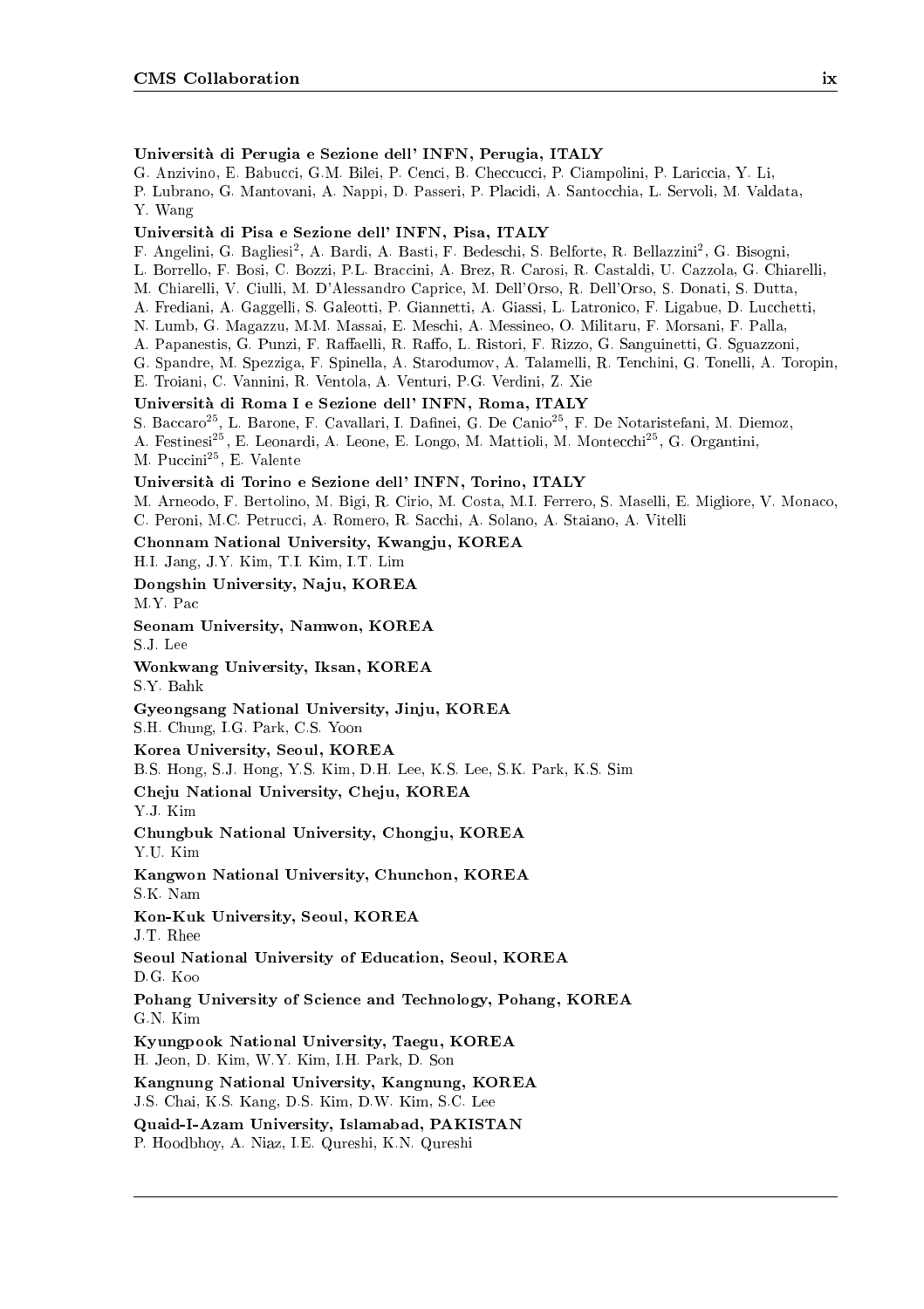Ghulam Ishaq Khan Institute of Engineering Sciences and Technology, Topi, PAKISTAN J. Ahmad, I.U. Awan, N. Iftihkhar, A. Khan, C. Krey, A.J. Michel, M.U. Mirza, A. Muhammad

Institute of Experimental Physics, Warsaw, POLAND

M. Cwiok, W. Dominik, A. Fengler, M. Kazana, M. Konecki, J. Krolikowski, I. Kudla, P. Ma jewski, K. Pozniak

### Soltan Institute for Nuclear Studies, Warsaw, POLAND

R. Gokieli, M. Go' rski, P. Zalewski

### Laboratório de Instrumentação e Física Experimental de Partículas, Lisboa, PORTUGAL

C. Almeida<sup>26</sup>, J. Augusto<sup>26</sup>, P. Bordalo, M. Calha<sup>26</sup>, A. Chichkov<sup>26</sup>, J. Da Silva, O. Dias<sup>26</sup>, J. Gomes, J. Martins<sup>26</sup>, J. Morgado, R. Nobrega, S. Ramos, H. Sarmento<sup>26</sup>, S. Silva, I. Teixeira<sup>26</sup>, J. Teixeira<sup>26</sup>, G. Varner, I. Videira26

### Budker Institute for Nuclear Physics, SB RAS, Novosibirsk, RUSSIA

V. Aulchenko, A. Bondar, A. Buzulutskov, S. Eidelman, V. Nagaslaev, L. Shekhtman, V. Sidorov, A. Tatarinov, V. Titov

### Institute for High Energy Physics, Protvino, RUSSIA

V. Abramov, I. Azhgirey, S. Bitioukov, A. Dolgopolov, S. Donskov, A. Dyshkant, V. Evdokimov,

- P. Goncharov, A. Gorin, A. Inyakin, V. Katchanov, V. Khodyrev, A. Kondashov, A. Korablev,
- Y. Korneev, A. Kostritskii, A. Krinitsyn, V. Kryshkin, A. Kuznetsov, I. Manuilov, V. Medvedev,
- M. Oukhanov, D. Patalakha, V. Petrov, V.V. Rykalin, P. Semenov, P. Shagin, A. Singovsky<sup>27</sup>, ,
- V. Solovianov, V. Sougonyaev, A. Surkov, A. Sytin, S. Tereschenko, S. Troshin, L. Turchanovich,
- N. Tyurin, A. Uzunian, A. Volkov, A. Zaitchenko

### Institute for Nuclear Research, RAS, Moscow, RUSSIA

G. Atoyan, V. Bolotov, R. Djilkibaev, S. Gninenko, N. Goloubev, E. Gushin, M. Kirsanov, V. Kovselev,

- N. Krasnikov, S. Laptev, V. Matveev, V. Oustio janine, A. Pashenkov, A. Polarush, S. Popov, V. Popov,
- V. Postoev, A. Proskouriakov, I. Semeniouk, B. Semenov, V. Shmatkov, A. Skassyrskaia

### Institute for Theoretical and Experimental Physics, Moscow, RUSSIA

S. Abdullin, E. Doroshkevich, V. Gavrilov, Y. Gershtein, I. Gorelov, E. Grigoriev, V. Kaftanov,

- A. KHanov-, I. KIsselevitch, V. Kolossov, S. Koulechov, D. Litvintsev, A. Ivikitenko-, O. Pogorelko,
- V. Semechkin, N. Stepanov2 , V. Stoline, Y. Trebukhovsky, A. Ulyanov, S. Uzunian, A. Yumashev

### Moscow State University, Institute for Nuclear Physics, Moscow, RUSSIA

A. Belsky, V Bodyagin, A. Demianov, M. Dubinin, A. Gribushin, V. Ilyin, O. Kodolova, V. Korotkikh,

N. Kruglov, A. Kryukov, I. Lokhtin, V. Mikhailin, L. Sarycheva, A. Snigirev, I. Vardanyan, A. Vasil'ev, A. Yershov

### P.N. Lebedev Physical Institute, RAS, Moscow, RUSSIA

E. Devitsin, A. Fomenko, N. Konovalova, V. Kozlov, A. Lebedev, S. Potashov, S. Rusakov, A. Terkulov

### Petersburg Nuclear Physics Institute, RAS, St Petersburg, RUSSIA

- V. Astashine, Y. Blinnikov, N. Bondar, G. Gavrilov, A. Golyash, Y. Gusev, O. Kisselev, F. Moroz,
- E. Orichtchine, O. Prokofiev, V. Rasmislovich, V. Sedov, D. Seliverstov, V. Sknar, I. Smirnov,

S. Sobolev, V. Soulimov, I. Tkach, G. Velitchko, A. Vorobyov

### Joint Institute for Nuclear Research, Dubna, RUSSIA, [JINR]

- S. Afanasiev, Y. Anisimov, A. Artiomov, D. Bandurin, S. Chatrchyan, A. Cheremukhin, A. Chvyrov,
- A. Dmitriev, V. Elsha, R. Eremeev, Y. Erchov, I. Golutvin, N. Gorbunov, I. Gramenitsky,
- I. Ivantchenko, V. Kalagin, V. Karjavin, S. Khabarov, V. Khabarov, Y. Kiryushin, V. Kolesnikov,
- V. Konoplyanikov, V. Korenkov, I. Kossarev, A. Koutov, V. Krasnov, A. Litvinenko, V. Lysiakov,
- A. Malakhov, G. Mechtcheriakov, I. Melnichenko, P. Moissenz, S. Movchan, V. Palichik, V. Perelygin,

Y. Petukhov, M. Popov, D. Pose, R. Pose, A. Samoshkin, M. Savina, S. Selunin, S. Sergeev,

- S. Shmatov, N. Skachkov, D. Smolin, E. Tikhonenko, V. Uzhinskii, N. Vlasov, A. Volodko, A. Yukaev,
- N. Zamiatin, A. Zarubin, P. Zarubin, E. Zubarev, K. Zubov

#### Slovak University of Technology, Bratislava, SLOVAK REPUBLIC

P. Ballo, J. Lipka, M. Liska, M. Nagy, V. Necas, J. Safarik, M. Seberini, K. Vitazek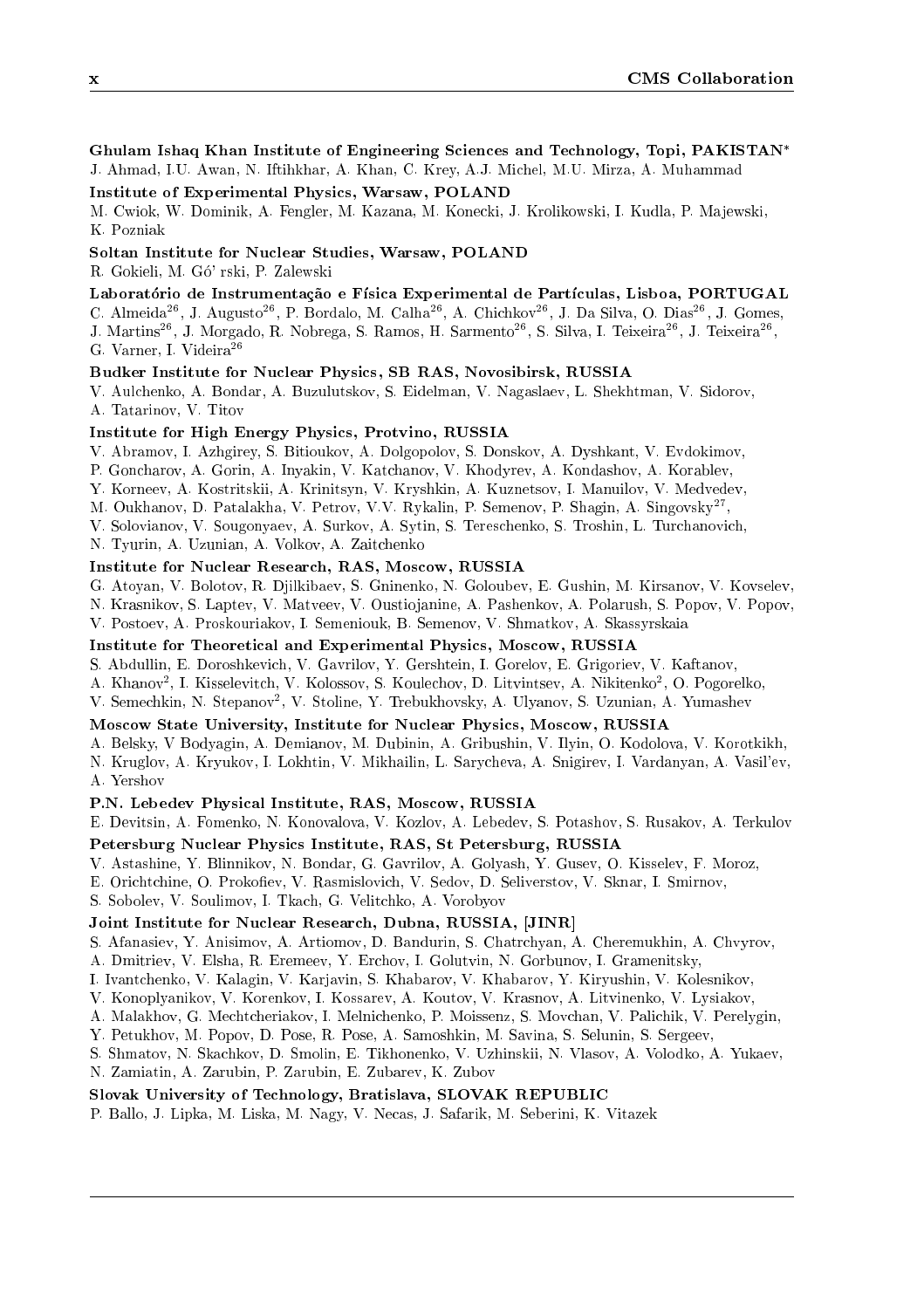Centro de Investigaciones Energeticas Medioambientales y Tecnologicas, Madrid, SPAIN

M. Aguilar-Benitez, J. Alberdi, J.M. Barcala, J. Berdugo, C. Burgos, M. Cerrada, N. Colino, M. Daniel,

M. Fernandez, A. Ferrando, M.C. Fouz, M.I. Josa, P. Ladron de Guevara, B. Lopez Somalo, J. Marin,

F. Martin Suarez, J. Mocholi, A. Molinero, J. Navarrete, J.C. Oller, J.L. Pablos, L. Romero, J. Salicio, C. Willmott

### Universidad Autonoma de Madrid, Madrid, SPAIN

C. Albajar

Universidad de Oviedo, Oviedo, SPAIN

J. Cuevas

### Instituto de Fisica de Cantabria (IFCA), CSIC-Universidad de Cantabria, Santander, SPAIN

P. Arce, E. Calvo, C.F. Figueroa, N. Garcia, I. Gonzalez, J.M. Lopez, J. Marco, F. Matorras, T. Rodrigo, A. Ruiz, I. Vila

### Institut für Teilchenphysik, Eidgenössische Technische Hochschule (ETH), Zürich, **SWITZERLAND**

H. Anderhub, A. Barczyk, F. Behner, B. Betev, A. Biland, D. Bourilkov, V. Brigljevic, M. Campanelli, P. Cannarsa, G. Chevenier , R. Della Marina, P. Di Lodovico, M. Dittinar, R. Eichler, G. Faber, M. Felcini, K. Freudenreich, C. Grab, A. Hasan, H. Hofer, I. Horvath, P. Ingenito, K. Lassila-Perini, P. Le Coultre, P. Lecomte, W. Lustermann, P. Marchesini, F. Nessi-Tedaldi, F. Pauss, D. Pitzl, M. Pohl, G. Rahal-Callot, D. Ren, A. Robohm, U. Roeser, H. Rykaczewski, H. Suter, J. Ulbricht, G. Viertel, H. Von Gunten, S. Waldmeier-Wicki, F. Wittgenstein

### Paul Scherrer Institut, Villigen, SWITZERLAND

O. Ayranov, R. Baur, W. Bertl, K. Deiters, P. Dick, A. Dijksmann, M. Fabre, K. Gabathuler, J. Gobrecht, G. Heidenreich, R. Horisberger, Q. Ingram, D. Kotlinski, R. Morf, D. Renker, R. Schnyder, H.Ch. Walter, D. Zürcher

### Universitat Basel, Basel, SWITZERLAND

B. Henrich, L. Tauscher, S. Vlachos, M. Wadhwa

### Universität Zürich, Zürich, SWITZERLAND

C. Amsler, R. Kaufmann, F. Ould-Saada, Ch. Regenfus, P. Robmann, S. Spanier, S. Steiner, P. Truol, T. Walter

Cukurova University, Adana, TURKEY

I. Dumanoglu, E. Eskut, A. Kayis, A. Kuzucu-Polatöz, G. Önengüt, N. Ozdes Koca, H. Ozturk

Middle East Technical University, Ankara, TURKEY

A.S. Ayan, M. Serin-Zeyrek, R. Sever, P. Tolun, M. Zeyrek

### Institute of Single Crystals of National Academy of Science, Kharkov, UKRAINE V. Koba, V. Trofimenko

### National Scientic Center, Kharkov Institute of Physics and Technology, Kharkov, UKRAINE

L. Levchuk, A. Nemashkalo, V. Popov, A. Rubashkin, P. Sorokin, A. Zatzerklyany

Kharkov State University, Kharkov, UKRAINE

N. Kluban, V. Lebedev

### Brunel University, Uxbridge, UNITED KINGDOM

B. Camanzi, P.R. Hobson, D. C. Imrie, C.K. MacKay, J. Matheson, A. McKemey, M. Osborne, M. Solanky, S.J. Watts

### Imperial College, University of London, London, UNITED KINGDOM

G. Barber, J. Batten, R. Beuselinck, D. Britton, W. Cameron, D. Clark, I. Clarke, G. Davies,

J. Fulcher, D. Gentry, D. Graham, G. Hall, J. Hays, A. Jamdagni, K.R. Long, B.C. MacEvoy,

N. Marinelli, E.B. Martin, D.G. Miller, A. Potts, D.M. Raymond, J. Reilly, F. Sciacca<sup>2</sup> , J. Sedgbeer,

C. Seez, L. Toudup, J. Troska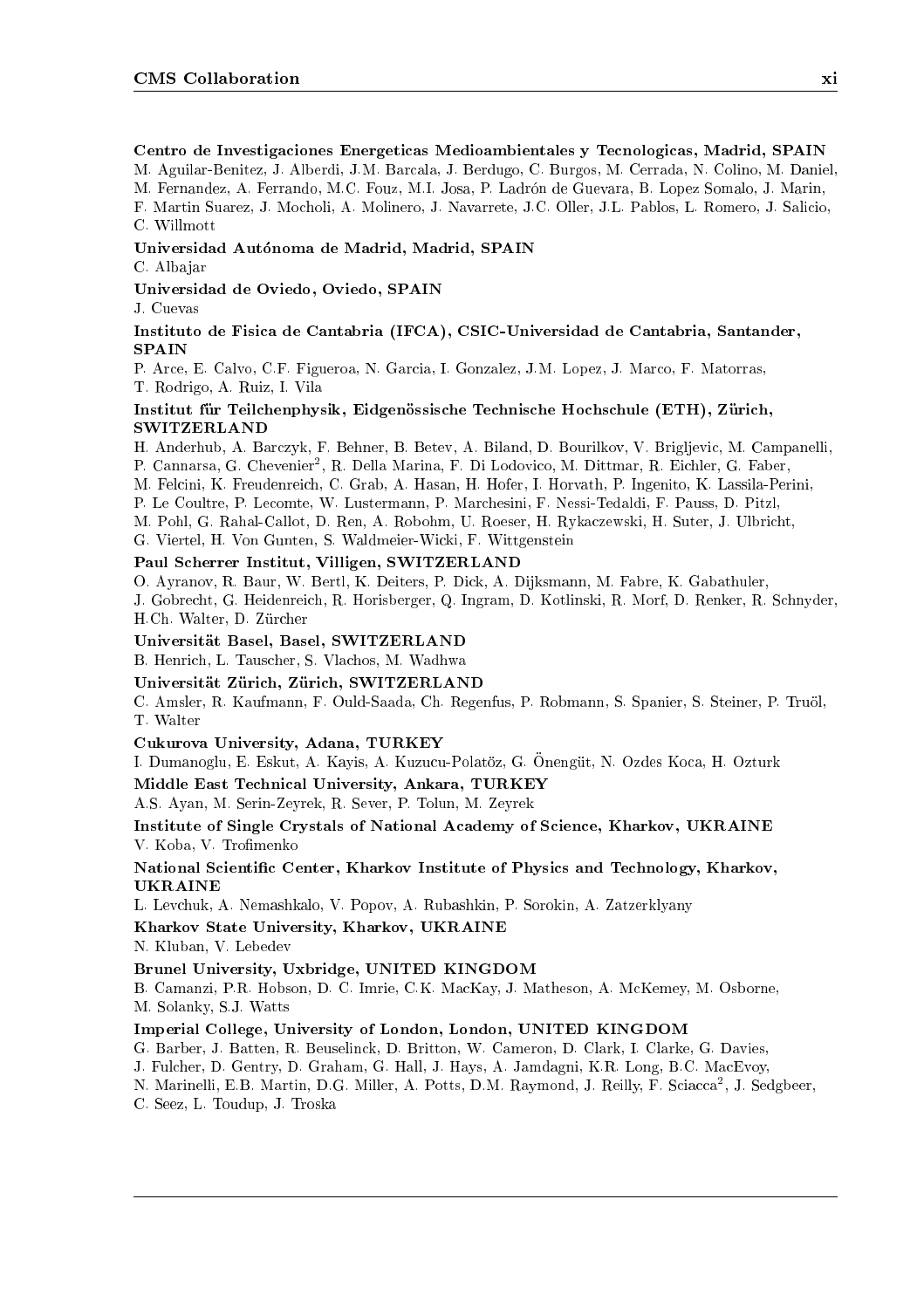### Rutherford Appleton Laboratory, Didcot, UNITED KINGDOM

S.A. Baird, J.E. Bateman, K.W. Bell, R.M. Brown, P. Burch, D.J.A. Cockerill, J.F. Connolly,

J.A. Coughlan, L.G. Denton, P.S. Flower, M. French, R. Halsall, J. Hartley, W.J. Haynes, F.R. Jacob,

P.W. Jeffreys, L. Jones, B.W. Kennedy, A.L. Lintern, A.B. Lodge, G. Noyes, G.N. Patrick, B. Smith, M. Sproston, R. Stephenson, M. Torbet

University of Bristol, Bristol, UNITED KINGDOM

D.S. Bailey, O. Barret, R.D. Head, G.P. Heath, H.F. Heath, A. Mass, D.M. Newbold, A. Pressland, E.C. Reid, V.J. Smith, R.J. Tapper

University of Alabama, Tuscaloosa, Alabama, USA

L. Baksay, B. Fenyi, J. Huang, J. Rodin

Boston University, Boston, Massachusetts, USA

R. Carey, E. Hazen, U. Heintz, O.C. Johnson, E. Kearns, S.B Kim, E. Machado, J. Miller, D. Osborne, B.L. Roberts, J. Rohlf, J. Salen, L. Sulak, J. Sullivan, W. Worstell

University of California at Davis, Davis, California, USA

R. Breedon, Y. Fisyak, B. Holbrook, W. Ko, R. Lander, F. Lin, S. Mani, D. Pellett, J. Rowe, J. Smith

University of California at Los Angeles, Los Angeles, California, USA

K. Arisaka, Y. Bonushkin, F. Chase, D. Cline, S. Erhan, J. Hauser, M. Lindgren, C. Matthey,

S. Otwinowski, J. Park, Y. Pischalnikov, P. Schlein, Y. Shi, B. Tannenbaum

University of California, Riverside, California, USA

D. Chrisman, I. Crotty2 , J.W. Gary, W. Gorn, J.G. Layter, B.C. Shen

University of California San Diego, La Jolla, California, USA

J.G. Branson, H. Kobrak, G. Masek, M. Mo javer, H. Paar, G. Raven, M. Sivertz, R. Swanson, A. White

California Institute of Technology, Pasadena, California, USA

J. Bunn-, Q. Deng, G. Denis-, A. Favara, Ph. Galvez, M. Gataullin, H. Newman, S. Shevchenko,

A. Shvorob, R. Wilkinson, L. Zhang, R. Zhu

Carnegie Mellon University, Pittsburgh, Pennsylvania, USA

S. Blyth, A. Engler, Th. Ferguson, H. Hoorani, R. Kraemer, M. Procario, J. Russ, N. Terentyev, H. Vogel

Fairfield University, Fairfield, Connecticut, USA

C.P. Beetz, V. Podrasky, C. Sanzeni, T. Toohig, D. Winn

### Fermi National Accelerator Laboratory, Batavia, Illinois, USA

M. Atac, E. Barsotti, A. Baumbaugh, U. Baur, A. Beretvas, M. Binkley, M. Bowden, J. Butler,

N. Chester, I. Churin, M. Crisler, D. Denisov, M. Diesburg, D.P. Eartly, J.E. Elias, S. Feher,

B. Flaugher, J. Freeman, I. Gaines, H. Glass, D. Green, J. Hanlon, R. Harris, U. Heintz, J. Incandela,

U. Joshi, W. Knopf, S. Kwan, M. Lamm, S. Lammel, R. Lipton, P. Lukens, K. Maeshima,

J. Marraffino, C.S. Mishra, N. Mokhov, V. O' Dell, J. Ozelis, J. Patrick, A. Pla-Dalmau, R. Raja,

P. Rapidis, M. Reichanadter, A. Ronzhin, M. Shea, R.P. Smith, L. Spiegel, D. Stuart, L.E. Temple,

S. Tkaczyk, R. Tschirhart, R. Vidal, D. Walsh, R. Wands, W.J. Womersley, W. Wu, A. Yagil, V. Yarba

### University of Florida, Gainesville, Florida, USA

D. Acosta, P. Avery, R.D. Field, L. Gorn , S. Klimenko, J. Konigsberg, A. Korytov, G. Mitselmakher , A. Nomerotski, P. Ramond, J. Yelton

### Florida State University - HEPG, Tallahassee, Florida, USA

H. Baer, M. Bertoldi, S. Hagopian, V. Hagopian, K. Johnson, H. Prosper, J. Thomaston

Florida State University - SCRI, Tallahassee, Florida, USA

M. Corden, Ch. Georgiopoulos, K. Hays, S. Youssef

#### University of Illinois at Chicago, (UIC), Chicago, Illinois, USA

M. Adams, M. Chung, J. Solomon

### The University of Iowa, Iowa City, Iowa, USA

N. Akchurin, A. Cooper, M. Fountain, E. McCliment, J.P. Merlo, M. Miller, Y. Onel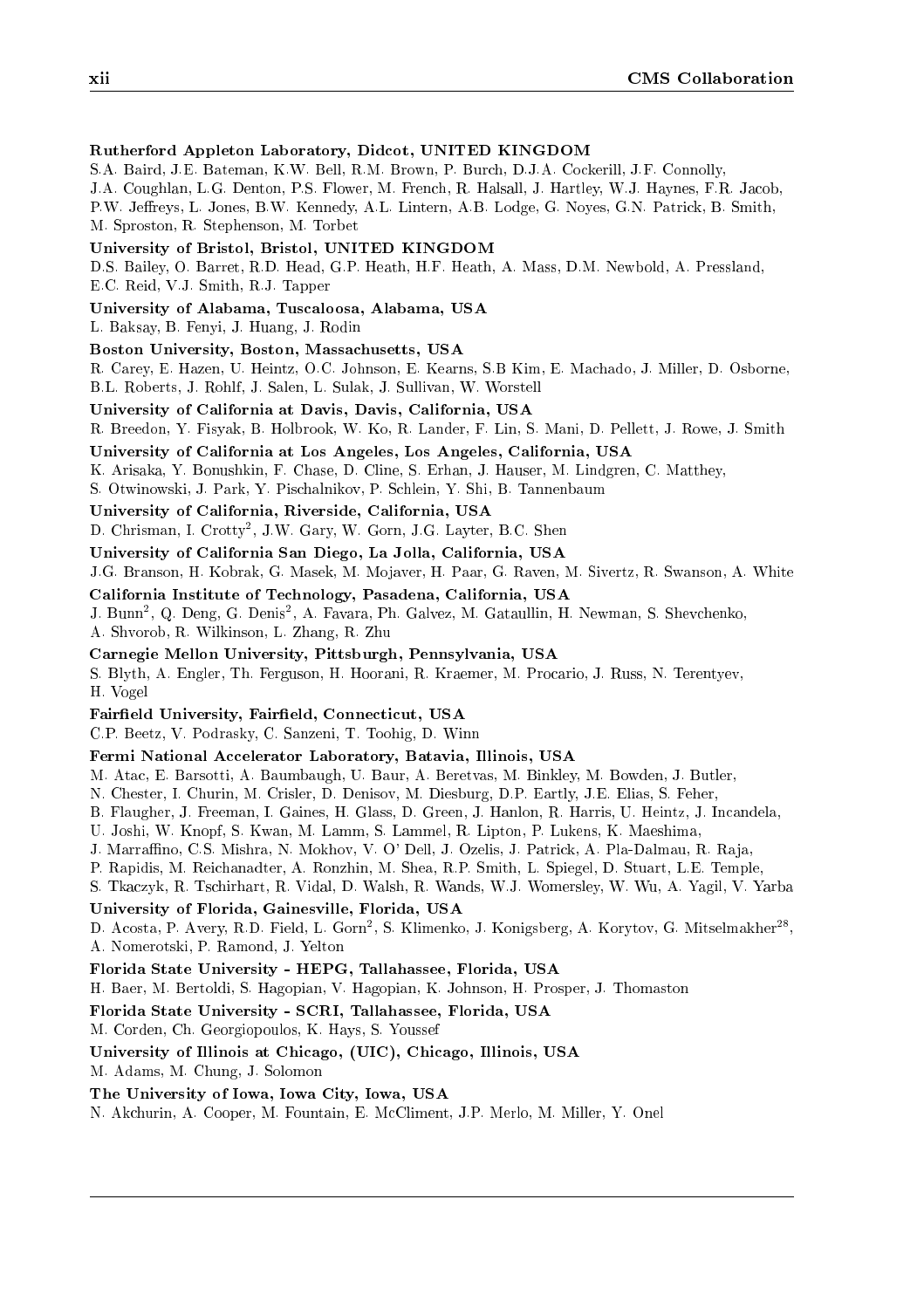Iowa State University, Ames, Iowa, USA E.W. Anderson, J. Hauptman, J. Wightman Johns Hopkins University, Baltimore, Maryland, USA T. Anticic, B. Barnett, C.Y. Chien, M. A. Frautschi, D. Gerdes, D. Newman, J. Orndorff, A. Pevsner, X. Xie Lawrence Livermore National Laboratory, Livermore, California, USA L. Bertolini, J. Kerns, D. Klem, M. Kreisler, X. Shi, K. Van Bibber, T. Wenaus, D. Wright, C.R. Wuest Los Alamos National Laboratory, Los Alamos, New Mexico, USA R. Barber, Z. Chen, J. Hanlon, B. Michaud, G. Mills, A. Palounek, H.J. Ziock University of Maryland, College Park, Maryland, USA A. Baden, A. Ball, R. Bard, S.C. Eno, D. Fong, M. Garza, N.J. Hadley, R.G. Kellogg<sup>2</sup> , Sh. Kunori, M. Murbach, A. Skuja Massachusetts Institute of Technology, Cambridge, Massachusetts, USA G. Bauer, J. Friedman, E. Hafen, S. Pavlon, L. Rosenson, K.S. Sumorok, S. Tether, J. Tseng University of Minnesota, Minneapolis, Minnesota, USA P. Border, P. Cushman, K. Heller, M. Marshak, R. Rusack, Ch. Timmermans University of Mississippi, Oxford, Mississippi, USA K. Bhatt, M. Booke, L. Cremaldi, R. Kroeger, J. Reidy, D. Sanders, D. Summers University of Nebraska-Lincoln, Lincoln, Nebraska, USA W. Campbell, D.R. Claes, M. Hu, C. Lundstedt, G.R. Snow Northeastern University, Boston, Massachusetts, USA G. Alverson, H. Fenker, J. Moromisato, Y. Musienko<sup>29</sup>, Th. Paul, S. Reucroft, D. Ruuska, J. Swain, L. Taylor, E. Von Goeler, D. Wood, T. Yasuda Northwestern University, Evanston, Illinois, USA D. Buchholz, B. Gobbi, P. Rubinov, R. Tilden University of Notre Dame, Notre Dame, Indiana, USA B. Baumbaugh, J.M. Bishop, N. Biswas, N.M. Cason, R. Ruchti, J. Warchol, M. Wayne The Ohio State University, Columbus, Ohio, USA B. Bylsma, L.S. Durkin, J. Hoftiezer, R. Hughes, M. Johnson, D. Larsen, T.Y. Ling, C.J. Rush, V. Sehgal, B. Winer Princeton University, Princeton, New Jersey, USA P. Denes, V. Gupta, D. Marlow, P. Piroue, D. Stickland, H. Stone, R. Wixted Purdue University - Task D, West Lafayette, Indiana, USA A. Bujak, D. Carmony, L. Gutay, S. Medved Purdue University - Task G, West Lafayette, Indiana, USA V.E. Barnes, G. Bolla, D. Bortoletto, M. Fahling, A.F. Garfinkel, A.T. Laasanen Rice University, Houston, Texas, USA D.L. Adams, M. Corcoran, G. Eppley, H.E. Miettinen, B.P. Padley, E. Platner, J. Roberts, P. Yepes University of Rochester, Rochester, New York, USA S. Blusk, A. Bodek, H. Budd, P. De Barbaro, M. Kruse, D. Ruggiero, W. Sakumoto, E. Skup, P. Tipton Rutgers, the State University of New Jersey, Piscataway, New Jersey, USA E. Bartz, J. Conway, T. Devlin, P. Jacques, M. Kalelkar, S. Schnetzer, S. Sherman, S. Somalwar, R. Stone, G. Thomson, T. Watts University of Texas at Dallas, Richardson, Texas, USA R.C. Chaney, E.J. Fenyves, H.D. Hammack, M.R. O'Malley, D.J. Suson, A.V. Vassiliev Texas Tech University, Lubbock, Texas, USA D. Benjamin, O. Ganel, V. Papadimitriou, A. Sill, R. Wigmans Virginia Polytechnic Institute and State University, Blacksburg, Virginia, USA H. Meyer, L. Mo, Th.A. Nunamaker